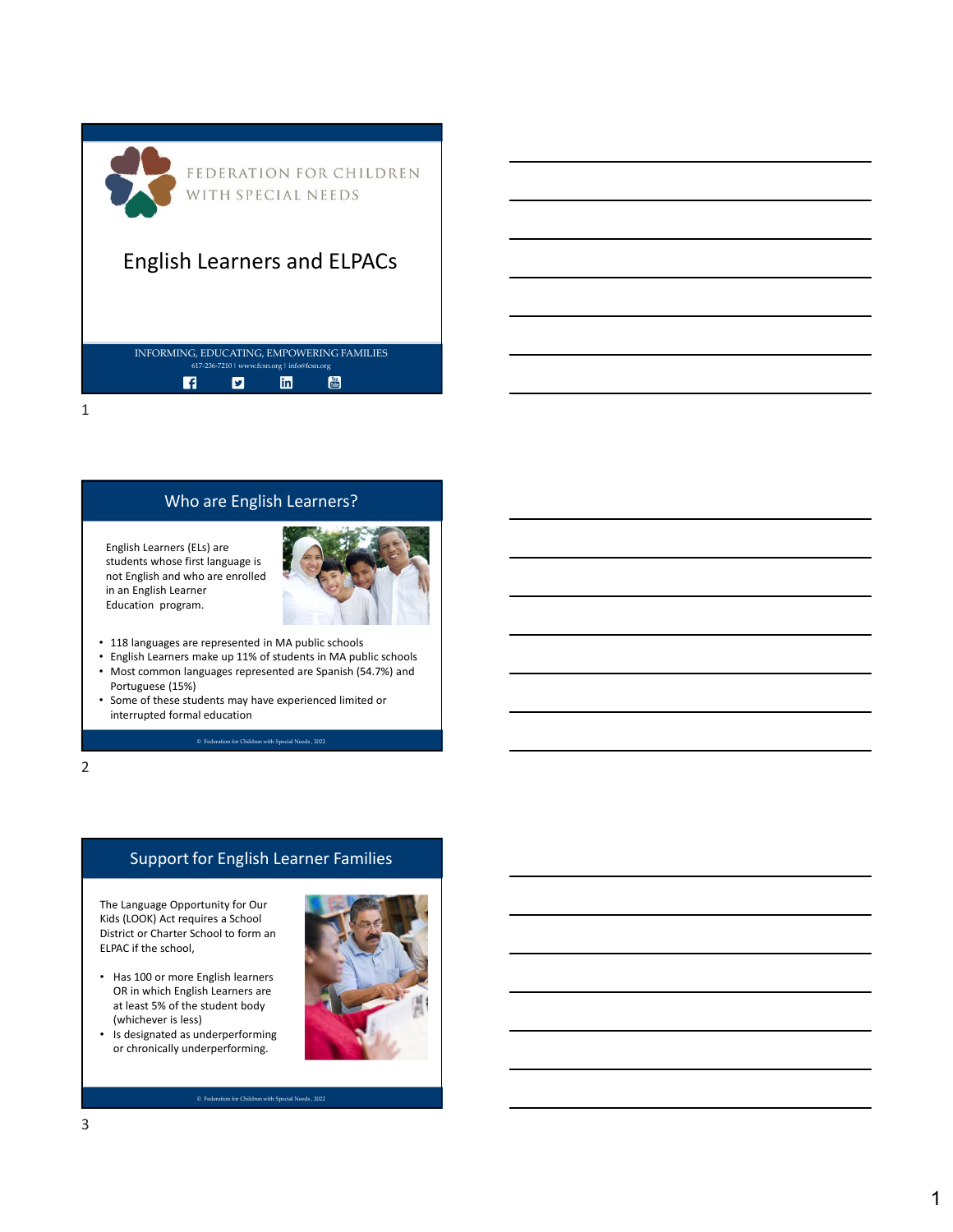## Parent Rights under the LOOK Act

- Join ELPAC groups and advise the district on English Learner Education Program Choices
- Choose the program that is right for their child (if the district offers multiple programs)
- Request a transfer to another English Learner Education Program available in the District
- Submit a request (from the parents or guardians of no fewer than 20 English learners) to implement a specific English Learner Education Program

© Federation for Children with Special Needs , 2022

4

# What is an ELPAC?

ELPACs are English Learner (EL) Parent Advisory Councils.

Membership is voluntary and open to all parents and legal guardians of students who are or have been identified as English learners.

ELPACs have an advisory role and should meet regularly with school leaders to participate in the planning and development of programs to improve educational opportunities for English learners. Elence a culturally appropriate and accessible space where parents,<br>
Elence has an advisory role and should meet regularly with<br>
school leaders to parentent in the planning and developments of<br>
learness.<br>
ELPAC Online Trai

ELPAC Online Training Modules can be found at https://www.doe.mass.edu/ele/families/elpac/

 $5<sub>5</sub>$ 

## Why are ELPACs Important

- Foster partnership between EL parents, the district, and the community
- Provide opportunities for parents to have a voice in their child's education
- can engage with other parents with similar experiences
- Improve educational outcomes for students
- Families and students feel like valued members of the community
- Contributes to breaking down cultural and linguistic barriers to family engagement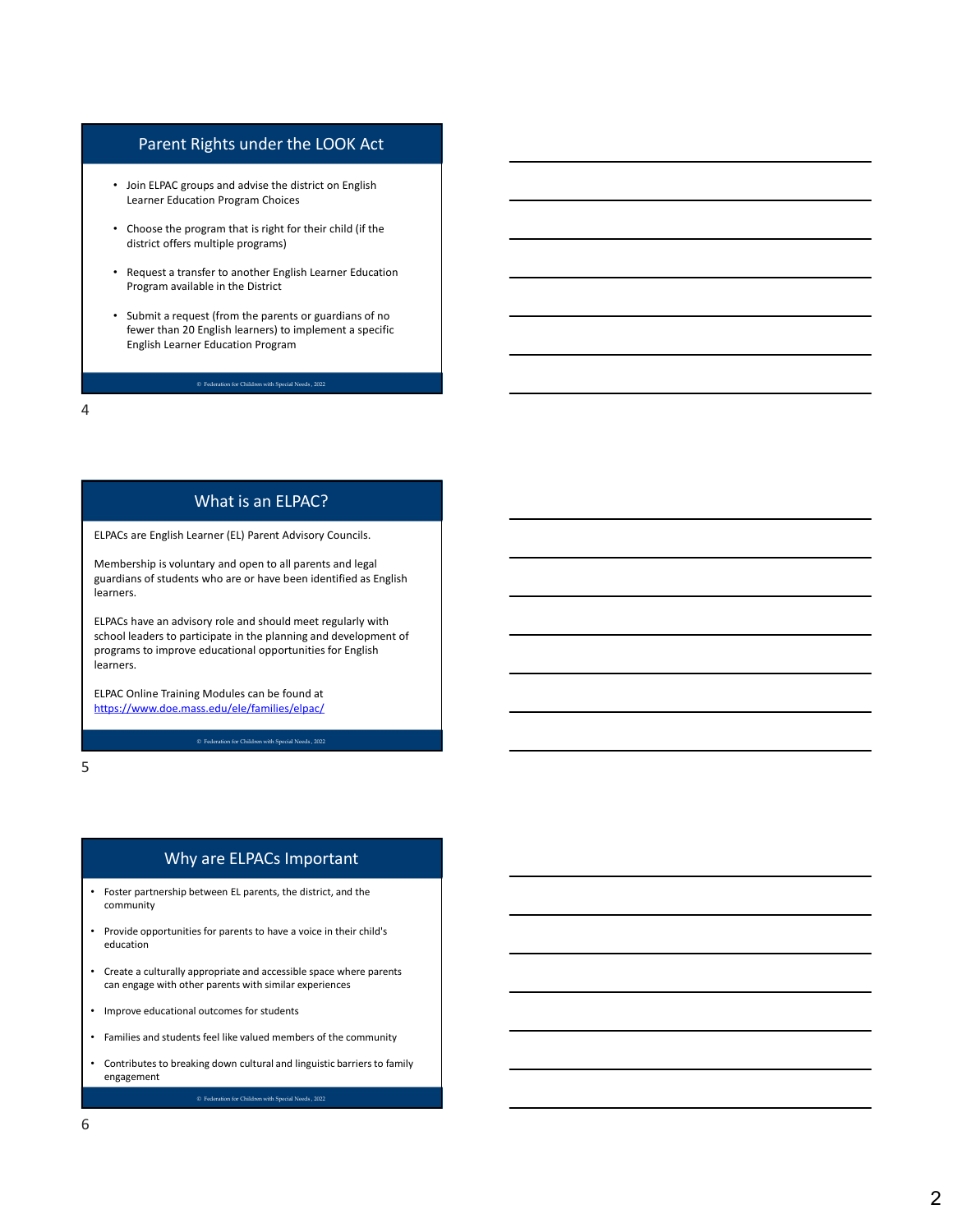# Issues an ELPAC can Address

### MCAS/ACCESS

EL students in grades 3-8 & 10 must participate in all MCAS testing scheduled **ISSUES an ELPAC can Address**<br>**EL students in grades** 3-8 & 10 must participate in all MCAS testing scheduled<br>for fireir grades, except for first-year students and EL students are required<br>to participate in the ACCESS for to participate in the ACCESS for ELLs tests, regardless of the English language **ISSUES an ELPAC can Address**<br> **ELEVIDENTS AND THE SERVICE ASSECT ASSECT ASSECT ASSECT ASSECT ASSECT ASSECT AND THE SERVICE OF THE SERVICE OF THE SERVICE OF THE SERVICE OF DESCRIPTION OF THE SERVICE SERVICE AND PROTECT AND ISSUES and ELPAC can Address**<br> **EL students in grades 3-8 & 10 must participate in all MCAS testing scheduled**<br>
for their grades, except for first-year students and EL students are required<br>
to participate in the ACCESS f CONSIDENT AND A 80 UNITS OF THE CHIRAL CONSIDERATION CONSIDER THE CONSIDER CONSIDER THE CONSIDER THE CONSIDER THE CONSIDER THE CONSIDER THE CONSIDER THE CONSIDER THE CONSIDER THE CONSIDER THE CONSIDER THE CONSIDERED CONSID **ACALCES**<br> **Annihops in grades 3-8 & 10 must participate in all MCAS testing scheduled**<br>
an individually metric gradients of Electronic materials of the English language<br> **Process they receive for First verse control of th** 

Patterns of disproportionate representation of EL students in special education may exist with overrepresentation in districts with smaller EL populations and underrepresentation in districts with larger EL populations.

### Discipline/Suspension

• The risk of suspension for EL students is 20% higher than non-EL student. • 50% of students who were involved in school-related arrests or referred to law enforcement are Hispanic or African-American.

© Federation for Children with Special Needs , 2022

7

## Does my District have an ELPAC?

participate in the ELPAC.

Parents/Families can also:

- Ask your child's educator
- Check your school district website, search for "ELPAC"
- Call your school district's central office and ask
- Ask at a general parent group meeting at your local school

Membership in an ELPAC is voluntary and open to all parents of students identified (or previously identified) as Els.

8 and 2010 and 2010 and 2010 and 2010 and 2010 and 2010 and 2010 and 2010 and 2010 and 2010 and 2010 and 2010

## Resources

Disparities Within School Discipline: An Examination of Race, English Language Learner Status, & Suspension

English Learners with Disabilities, MA Department of Elementary and Secondary Education

Response to Intervention and the Disproportionate Representation of Culturally and Linguistically Diverse Students in Special Education, RTI Action Network Pership in an EUPAC is voluntary and open to all parents of<br>this identified (or previously identified) as Els.<br>
Successive Successive Successive Successive Successive Successive Successive Successive Successive Successive